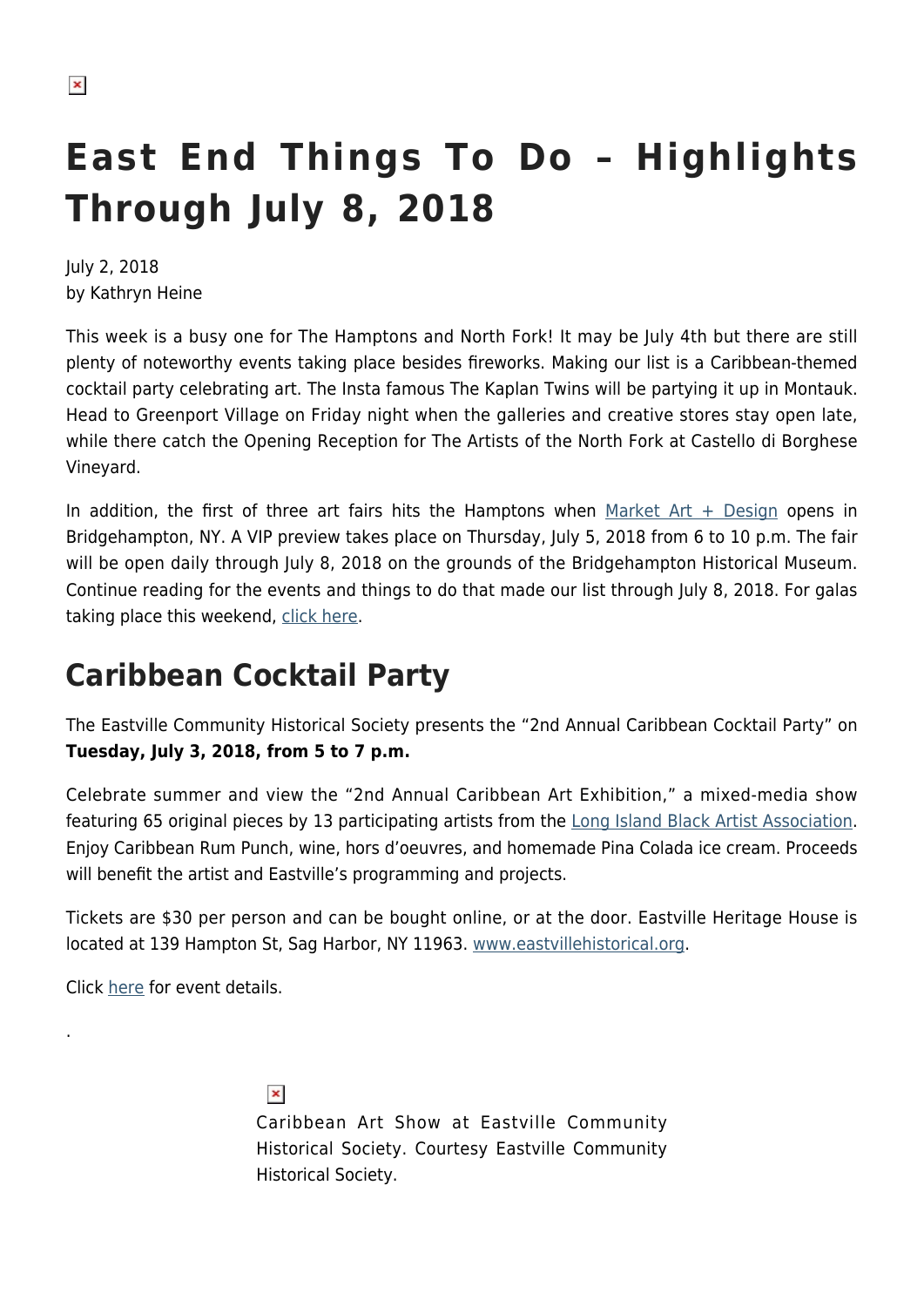# **The Bridgehampton Antiques & Modern Design Show**

The Bridgehampton Antiques & Modern Design Show will have an Opening Night on **Thursday, July 5, 2018, from 5:30 to 7:30 p.m.** The Show will be held at the Bridgehampton Community House.

The Antiques & Modern Design Show will be open from Friday, July 6 through Sunday, July 8. Hours will be 10:30 a.m. to 6:30 p.m. on Friday and Saturday, and 11 a.m. to 5 p.m. on Sunday. A Book Signing will be held on Saturday, July 7 , from 4 to 6 p.m.

Admission is \$5. The Bridgehampton Community House is located at 2368 Montauk Hwy, Bridgehampton, NY 11932. [www.hamptonshows.com](http://hamptonshows.com/index.html)

> $\pmb{\times}$ Courtesy of The Bridgehampton Antiques & Modern Design Show.

# **Greenport Gallery Walk**

The next Greenport Gallery Walk will be held on **Friday, July 6, 2018, from 6 to 9 p.m.**

Nine galleries located in the historic maritime village along Greenport Harbor in Peconic Bay and participate in the monthly Gallery Walk. In addition to galleries, many village shops will stay open late. If you're looking for art, it can be found at Hector deCordova Studio & Gallery, The Sirens' Song Gallery, Nova Constellatio Gallery, Gallery M, The South Street Gallery, Greenport Harbor Brewing Company Gallery, Olive Studio, North Fork Art Collective, and VSOP Art + Design Projects.

Free and open to the public. The Greenport Gallery Walk will be held on the first Friday of the month, from June through December. [www.greenportvillage.com.](http://www.greenportvillage.com/)

Click [here](http://www.greenportvillage.com/event/greenport-gallery-walk/) for event details.

.

.

.

To read a preview, click "[The Greenport Gallery Walk Returns on First Fridays This Summer Through](https://hamptonsarthub.com/2018/05/23/events-the-greenport-gallery-walk-returns-on-first-fridays-this-summer-through-december-2018/) [December 2018"](https://hamptonsarthub.com/2018/05/23/events-the-greenport-gallery-walk-returns-on-first-fridays-this-summer-through-december-2018/)

# **North Fork Artists Show Opening at Borghese**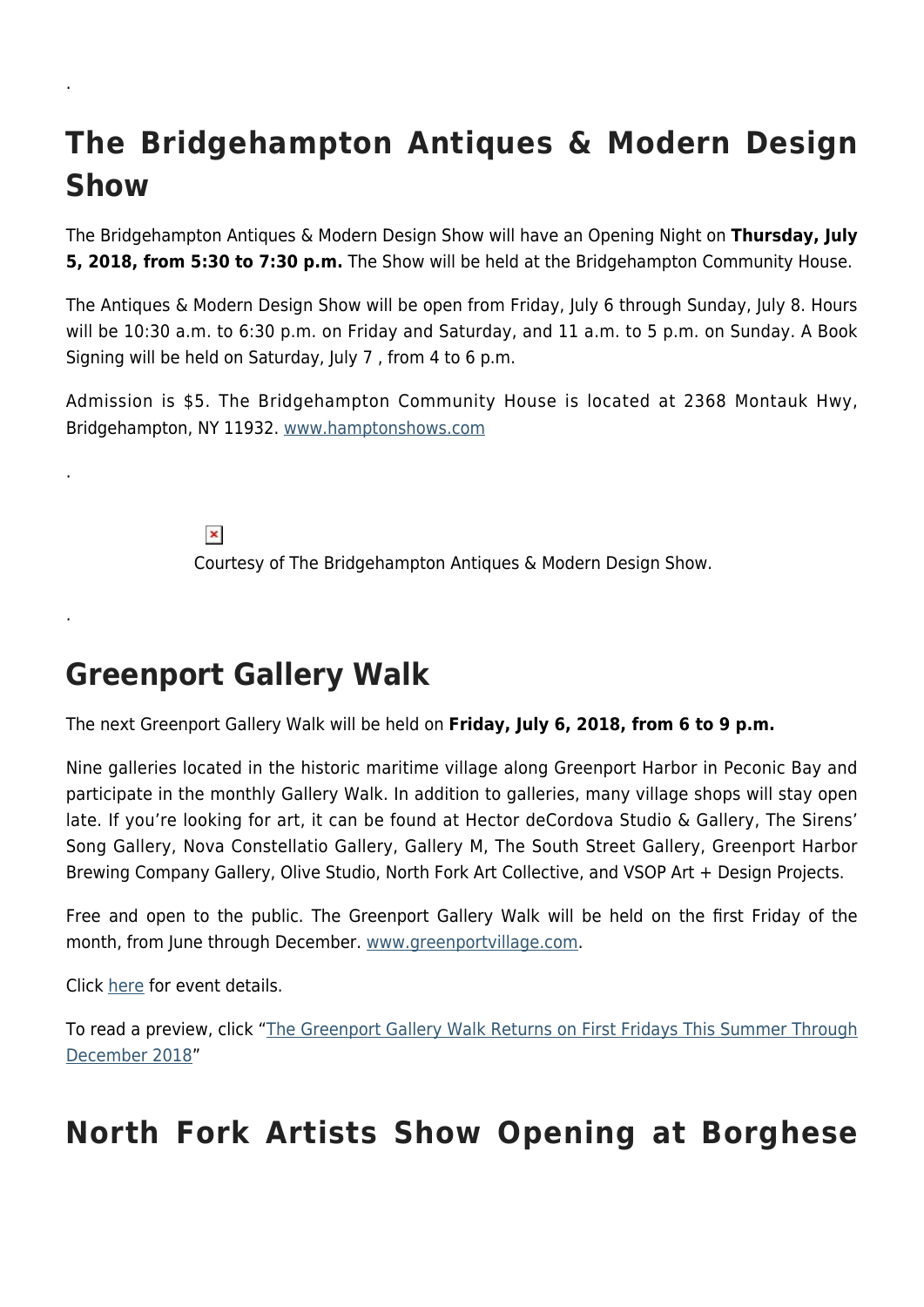# **Vineyard**

The Artists of the North Fork will host an Opening Reception for their art show at Castello di Borghese Vineyard in Cutchogue, NY on **Friday, July 6, 2018 from 3 to 6 p.m.**

The Artists of the North Fork are a unique group of local painters who have been meeting monthly for over ten years to critique each other's work. Though best known for landscapes, several of the artists also do figurative work and portraits. Artists in the exhibit are Adelaide Amend, Dolores Castrucci, Rosemary Gabriel, Dalia Gorman, Ann McCaughey, Mimi Meyers, Marla Milne and jada rowland. Invited guest artists Patricia Feiler and Amy Worth also have art in the show.

[Castello di Borghese Vineyard](https://castellodiborghese.com/)is located at 17150 Rte. 48, Cutchogue, NY 11935. The vineyard is on the South Side of Rte. 48, between Depot and Cox Lanes. The show is on view from July 6 to 15, 2018, and is open daily from 11 a.m. to 6 p.m. A Closing Reception will be held on Sunday, July 15, 2018 from 2 to 4 p.m.

For a preview, visit "[The Artists of the North Fork Host Show Opening July 6, 2018 at Borghese](https://hamptonsarthub.com/2018/07/03/exhibitions-artists-of-the-north-fork-opening-reception/) [Vineyard"](https://hamptonsarthub.com/2018/07/03/exhibitions-artists-of-the-north-fork-opening-reception/)

 $\pmb{\times}$ 

.

.

.

Painting by Amy Worth. Oil on Board, 5 x 10 inches. Courtesy of the artist.

#### **The Kaplan Twins in Montauk**

Join The Kaplan Twins and Roman Fine Art for drinks by the pool in Montauk on **Friday, July 6, 2018 from 6 to 8 p.m.** at the Montauk Beach House.

[The Kaplan Twins](http://www.thekaplantwins.com) will be premiering a new painting series of works on canvas called, "I Only Summer In The Hamptons." Join them for drinks from 6 to 8 p.m. To RSVP, contact [info@alexandrafanning.com.](mailto:info@alexandrafanning.com) Stay around for The Kaplan Twin's Original Poolers event on **Saturday, July 7, 2018** with music by DJ EDX. Email [info@romanfineart.com](mailto:info@romanfineart.com) for details and to RSVP.

The Montauk Beach House is located at 55 S Elmwood Ave, Montauk, NY 11954. [www.thembh.com](http://thembh.com/).

Click [here](http://thembh.com/event-directory/) for event details.

For a preview, visit ["The Kaplan Twins Take Over Montauk Beach House July 4th Weekend \(6th\)!"](https://hamptonsarthub.com/2018/06/29/events-the-kaplan-twins-take-over-montauk-beach-house-july-4th-weekend-6th/)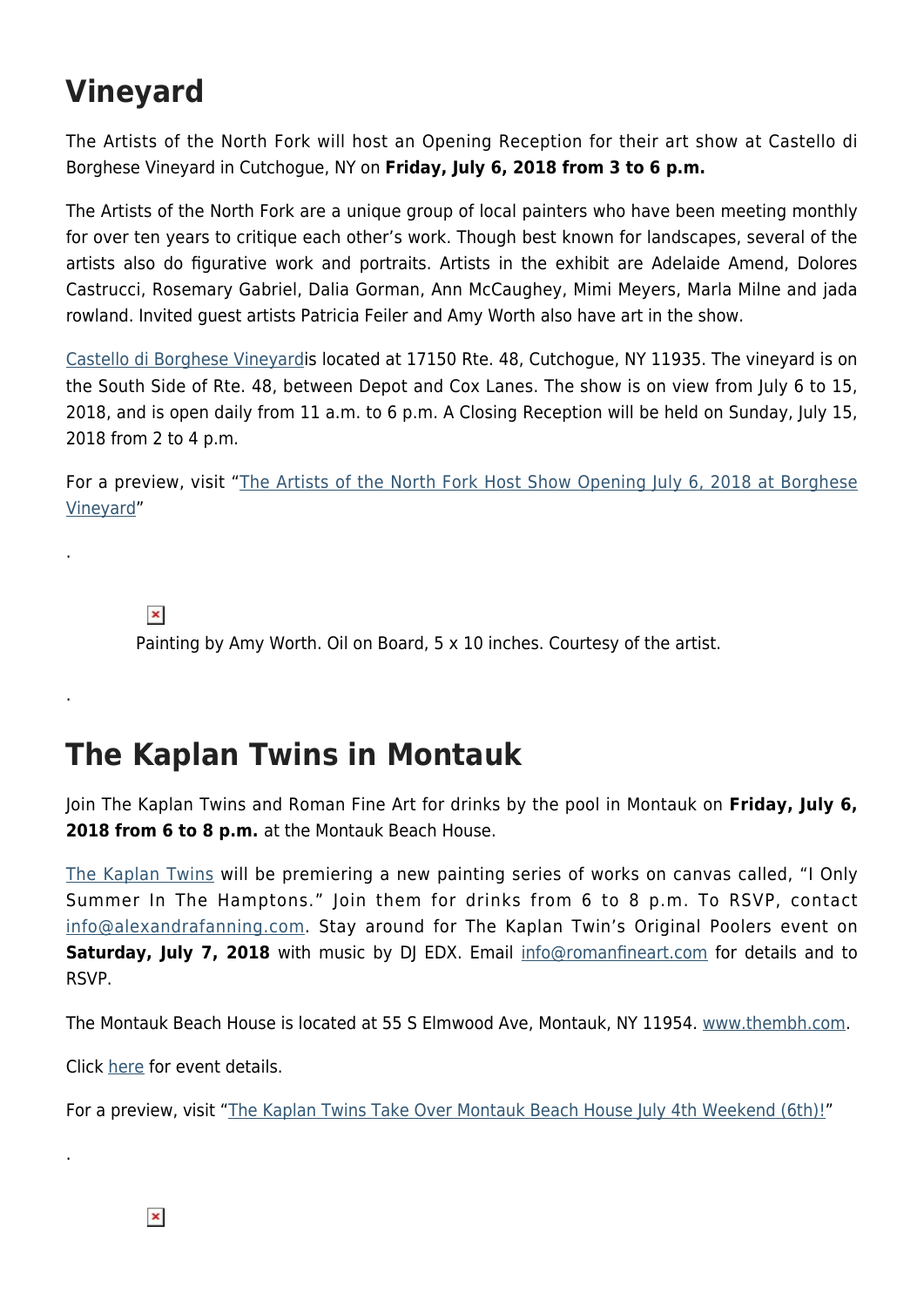"I Only Summer in the Hamptons" by The Kaplan Twins. Oil on canvas.

#### **Mambo Loco Performance**

The Parrish Art Museum presents "Music on the Terrace: Mambo Loco" on **Friday, July 6, 2018, at 6 p.m.**

Bring chairs and blankets to watch the sunset, enjoy café specials, and celebrate summer with live music. [Mambo Loco](http://www.mamboloco.com) blends classic Afro-Cuban and Puerto Rican music with "old school" Latin and Latin jazz. Bill, Wayne, Alfredo, and Larry, lead vocalist will get you on your feet moving to the rhythm of the beat.

[Tickets](https://327.blackbaudhosting.com/327/tickets?tab=2&txobjid=bc993d29-db01-4775-8b4b-802da36ade28) are \$12 and free for members, children and students. The Parrish Art Museum is located at 279 Montauk Hwy, Water Mill, NY 11976. [www.parrishart.org](http://parrishart.org/).

Click [here](http://parrishart.org/programs/2499) for event details.

.

# **Lecture on Jackson Pollock**

The Pollock-Krasner House and Study Center presents "Pollock's Density," a talk by Michael Schreyach on **Sunday, July 8, 2018 at 5 p.m.** at [Art Center at Duck Creek](https://www.duckcreekarts.org).

The Lichenstein Lecture Series will kick off with the talk by Michael Schreyach, an associate professor of art history at Trinity University in San Antonio. By examining key paintings in Pollock's oeuvre, from his 1943 "Mural" to "Portrait and a Dream," 1953, Michael will offer fresh insights into the artist's intentions as expressed in his work. After the talk, copies of Michael's book, "Pollock's Modernism," will be available for purchase and signing.

Admission is free, and no reservations are required. This year they're at a new location, the John Little Barn at the Arts Center at Duck Creek located at 127 Squaw Rd, East Hampton, NY 11937, the former studio of John Little, a close friend of Pollock and Krasner. [www.stonybrook.edu/pkhouse](https://www.stonybrook.edu/commcms/pkhouse).

Click [here](https://www.stonybrook.edu/commcms/pkhouse/calendar.php) for event details.

# **Meet Bestselling Author A.J. Finn**

The Quogue Library presents "Conversations with the Author: A.J. Finn" on **Sunday, July 8, 2018, from 5 to 7 p.m**.

A.J. Finn, author of the New York Times bestselling novel, "The Woman in the Window" kicks off Quogue Library's 2018 Conversations with the Authors series. The event will feature a reading from his bestselling novel, a Q&A with the audience, a wine and cheese reception and an author meet and greet.